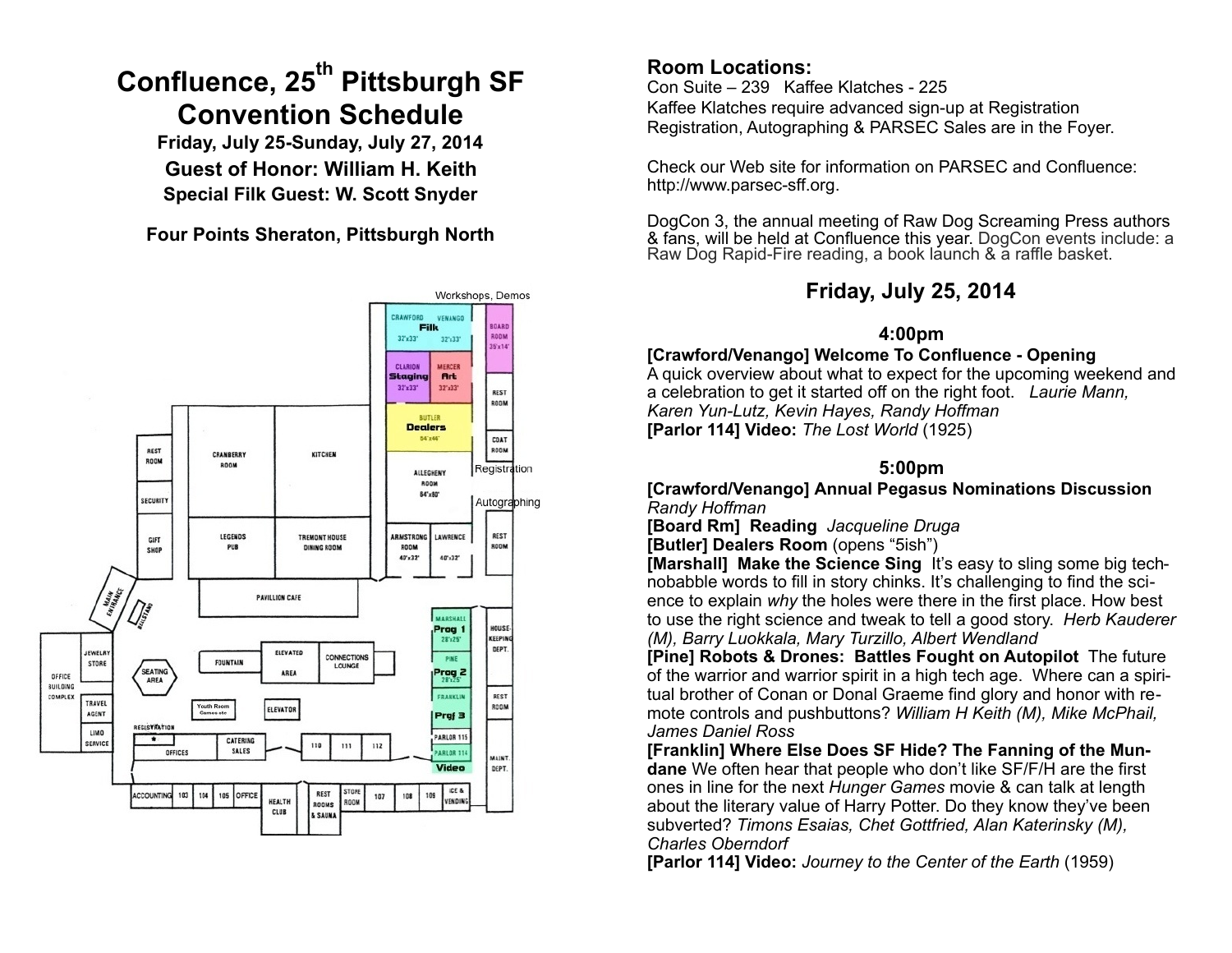#### **5:30pm**

**[Board Rm] Reading** *Nicole Peeler* 

### **6:00pm**

**[Crawford/Venango] Filk Mad Lib** (ends at 6:25) *Randy Hoffman*  **[Board Rm] Reading** *James Daniel Ross* 

### **[Mercer] Art Show Opens**

**[Marshall] Is SFWA Still Relevant**? The Science Fiction & Fantasy Writers of America, SFWA, is a professional organization for genre authors. With a stated intent of supporting its members in a multitude of ways, does it manage to keep itself open to the needs of today's writers, or has it become an exclusive club of snobs? *Sarah Goslee, Christie Meierz, Denise Verrico* 

#### **[Pine] My (Girlfriend, Mother, Sister) will Kick your Butt**

Strong female characters accomplish their aims in all situations. Can a strong female get the job done without carrying a sword? What makes a strong female character a strong female character? *Tamora Pierce, Michelle Sagara, Lucy Snyder (M), Nicole Peeler*  **[Franklin] Happiness in Horror** Chilly spines, creepy goosebumps cold sweat and the unwillingness to walk unprepared into a dark room. These are things the purveyors of horror aspire to. What makes the scary stuff fun - fun for the writer as well as the reader.  *Eric Beebe, Mike Arnzen (M), Jacqueline Druga, Gary Braunbeck*  **[225] Kaffee Klatsch** *Michael Arnzen, Matt Betts*

### **6:30pm**

**[Crawford/Venango] Concert: Robert Stockton & Martha Underwood** (ends at 6:55) **[Board Rm] Reading** *Chet Gottfried*  **[Parlor 114] Video:** *Super Atragon* (1996)

# **7:00pm**

**[Crawford/Venango] Concert: Familiar [Board Rm] Reading** *Danielle Ackley-McPhail*  **[Foyer] Autographing** *Matt Betts, Eric Beebe*

**[Marshall] What's Next for Paranormal Romance** *Alan Irvine (M), Nicole Peeler, Michelle Sagara, Lucy Snyder, KT Pinto* **[Pine] Why I'm a Fan** We love the genres, whether it's Science Fiction in all its electronic, beeping, gear-meshing wonder, Fantasy and each magical quest or Horror with every shadow lurking behind an

innocent façade. How did we get here and what about it all keeps us? *Fruma Klass, Elektra Hammond (M), Ken Chiacchia, Larry Ivkovitch* 

**[Franklin] FTL - Do We Really Need It?** So many of the stories require getting from this star system to that one, from this planet to another. How can we accomplish that and still have time for the story without traveling faster than heck? Einstein may not be happy about it, but does light have to be the limit? *Lawrence Connolly, Christie Meierz, Jeff Young (M), William H. Keith, Barton Levenson* **[225] Kaffee Klatsch** *Susan Dexter, Sarah Goslee* 

## **7:30pm**

**[Board Rm] Reading** *Daryl Gregory* 

### **8:00pm**

**[Crawford/Venango] Concert: Copy Red Leader [Board Rm] Reading** *Elektra Hammond Art Show/Dealers Room Close* 

**[Foyer] Autographing** *Susan Dexter, Lucy Snyder*

**[Marshall] 10 Things a Fantasy Writer Needs to Do (and 10 Things They Don't)** Should be a simple list, right? Magic, weapons, fantastic creatures -- anything else? *Jon Sprunk (M), Danielle Ackley-McPhail, Chet Gottfried, Larry Ivkovitch* 

**[Pine] The White Man in SF-A New Look at Diversity & Alternative Lifestyles** How long has Middle American/western European culture dominated the look & flavor of the genres? Many people have questioned that & worked to bring a new look & sensibility to what we read & write. A new look at diversity & alternative lifestyles in SF/F/H. *Sarah Goslee, KT Pinto (M), Tim Liebe, Denise Verrico* **[Franklin] Poetry - The Real Thing.** Don't confuse what we have here with the third worst poetry in the galaxy. This is the good stuff from some of the best poets in the genre. *Mary Soon Lee (M), Timons Esaias, Geoffrey Landis, Mary Turzillo, Herb Kauderer*  **[225] Kaffee Klatsch** *Micke McPhail, Jacqueline Druga* 

### **8:30pm**

**[Board Rm] Reading** *Christie Meierz*  **[Parlor 114] Video:** *Castle in the Sky* (1986)

### **9:00pm**

**[Crawford/Venango] Special Filk Guest Concert: Moss [Board Rm] Reading** *Larry Ivkovitch* **[Marshall] DOGCON: Rapid Fire Reading with Raw Dog** *Matt Betts, Michael Arnzen, Albert Wendland, Lucy Snyder, D Harlan Wilson*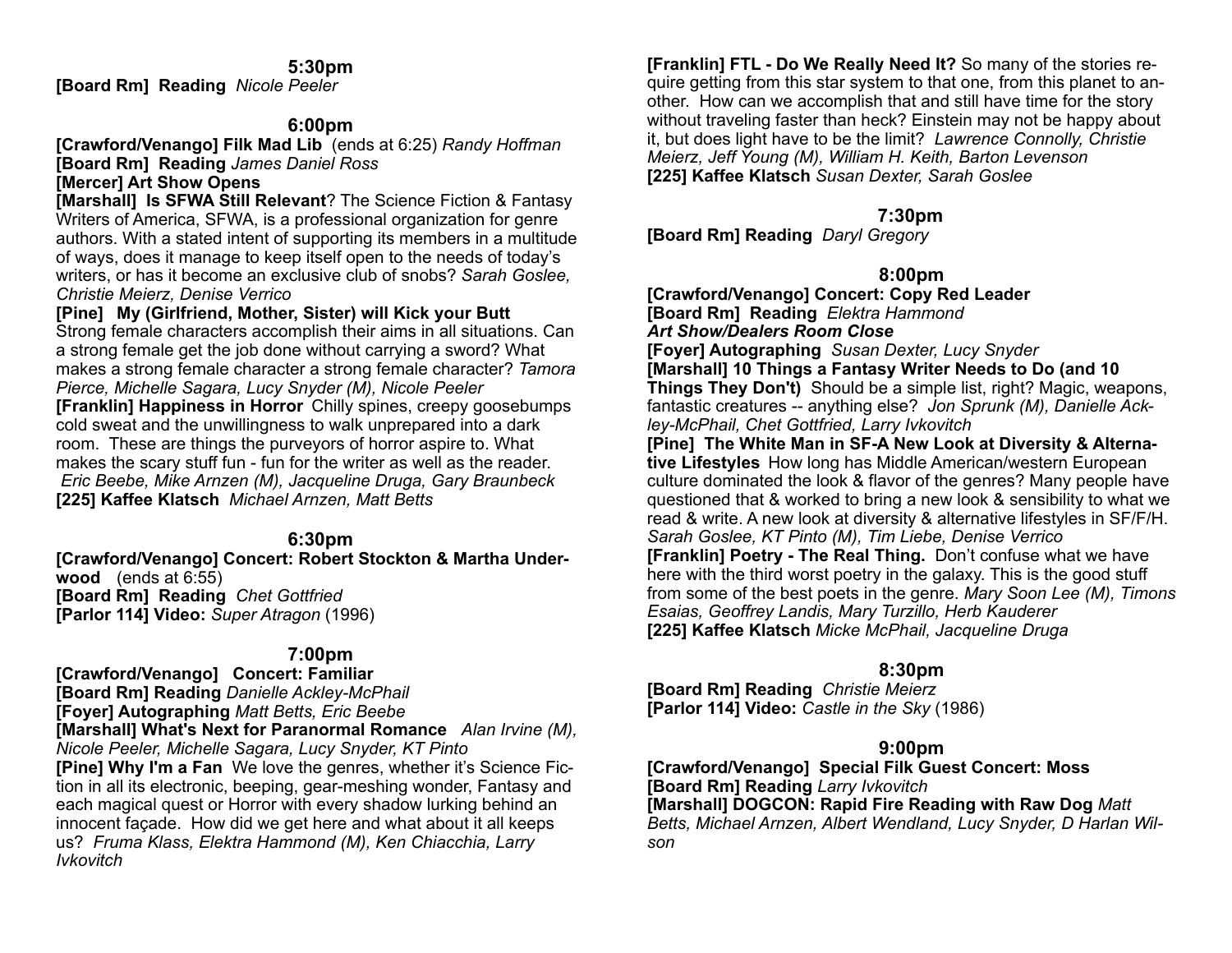# **[Pine] A Pack of Apocalypse - How Realistic Are End-of-Civiliza-**

**tion Scenarios?** Whether it's a biological accident, eco-catastrophe, attack from outer space or nuclear mishap (bombs or reactor meltdowns) are the treatments in literature true to life? We're going On the Beach during World War Z watching the fall of Lucifer's Hammer. *Ken Chiacchia (M), Alan Katerinsky, Daryl Gregory, Sarah Goslee*  **[Franklin] Social Networking - Talking About It Really Does Make It Better** Facebook, Twitter, Pinterest, Tumblr and oodles of others- there are ways to use them all to generate interest in your projects and call attention to what you have to offer. Are some better than others? And what's the best way to use them all? *Eric Beebe, Jacqueline Druga (M), Sarah Goslee*

**[225] Kaffee Klatsch** Christie Meierz, James Daniel Ross

#### **9:30pm**

**[Board Rm] Reading** *Cindy Lynn Speer* 

#### **10:00pm**

**[Marshall] How Has Asian Horror Influenced What We Watch and Read?** We've seen remakes and homages, films and stories, that if we didn't know better, we would say probably got their original treatment somewhere else. How has anime influenced the stories that make the films? *Gary Braunbeck, Eric Beebe, Christopher Pisano (M), Jon Sprunk*

**[Pine] Looking for Something New in SF - The Literature of the Future** For all that good science fiction is supposed to be forward looking and cutting edge, what kinds of reactions are there when a writer tries something new? Can a storyteller with a new way of looking at things and a different way of communicating the concept look forward to acceptance? And where can we find the exiting new tales *D Harlan Wilson, Daryl Gregory, Tim Liebe, Herb Kauderer (M)* **[Franklin] Space Weapons - Gamma Blasters to Crominators**  Space warfare has very different requirements from planet-bound battles. What other ways can we use to have the rivals do away with each other? Is it actually necessary to kill? Maybe it would be okay to just disable and leave them in the vasty reaches of space. And what can you use if you are in space attacking a planet-side objective, or vice versa? *William H Keith, Mike McPhail, James Daniel Ross* 

### **10:30pm**

**[Parlor 114] Video:** *Atragon* (1963)

# **Saturday, July 26, 2014**

#### **9:00am**

**[Board Rm] Writing Exercises** Bring paper & pen *Ade Conway* 

### **10:00am**

**[Crawford/Venango] Whither Science Fiction Round Table** A discussion of hard SF, who's writing, who's reading & is it as exciting as ever? *William H. Keith, David Hartwell, Geoffrey Landis, Mary Turzillo*  **[Board Rm] Writing Workshop** (required advanced sign-up) *Matt Betts, J.L. Gribbler* 

**[Mercer] Art Show/[Butler] Dealers Room Opens**

**[Foyer] Autographing** Jeff Young, Brian Koscienski, Christopher Pisano

**[Marshall] Presentation: Why you won't have Galleons without Gun Powder** All about ships and firearms *Timons Esaias*  **[Pine] Serious Science for SF Fans** What is the nature of space and time? What is the universe made of? Can a machine become conscious? Are we alone in the universe? What does it mean to be human? What lies ahead? *Barry Luokkala* 

#### **[Franklin] Filk???**

**[Parlor 114] Video:** *Atlantis: The Lost Empire* (2001) **[225] Kaffee Klatsch** *Eric Beebe, Daryl Gregory*

### **11:00am**

**[Crawford/Venango] Non-SF Books Every SF Reader Should** 

**Read** Not so much a list with no pictures, but a set of suggestions. *Lawrence C. Connolly (M), David Hartwell, Timons Esaias, Albert Wendland, John Alfred Taylor* 

**[Foyer] Autographing** *Michael Arnzen, Gary Braunbeck, Denise Verrico*  **[Marshall] What Makes you Think That? Perception vs Reality**  How we see things and how they affect what we consider to be objective reality. These are the things Philip K Dick is made from. *D Harlan Wilson, Danielle Ackley-McPhail, Daryl Gregory (M)* 

**[Pine] What Dreams May Come - inspiration for Stories** 

Finding inspiration in dreams, articles, arbitrary conversations and any other activity we may find ourselves involve with. Letting your imagination take you away. *Chet Gottfried, Cyndy Lynn Speer (M), Albert Wendland*

**[Franklin] Fannish Music Beyond Filk** *Randy Hoffman, Bonnie Bogavich* 

**[225] Kaffee Klatsch** *Tamora Pierce, Tim Liebe*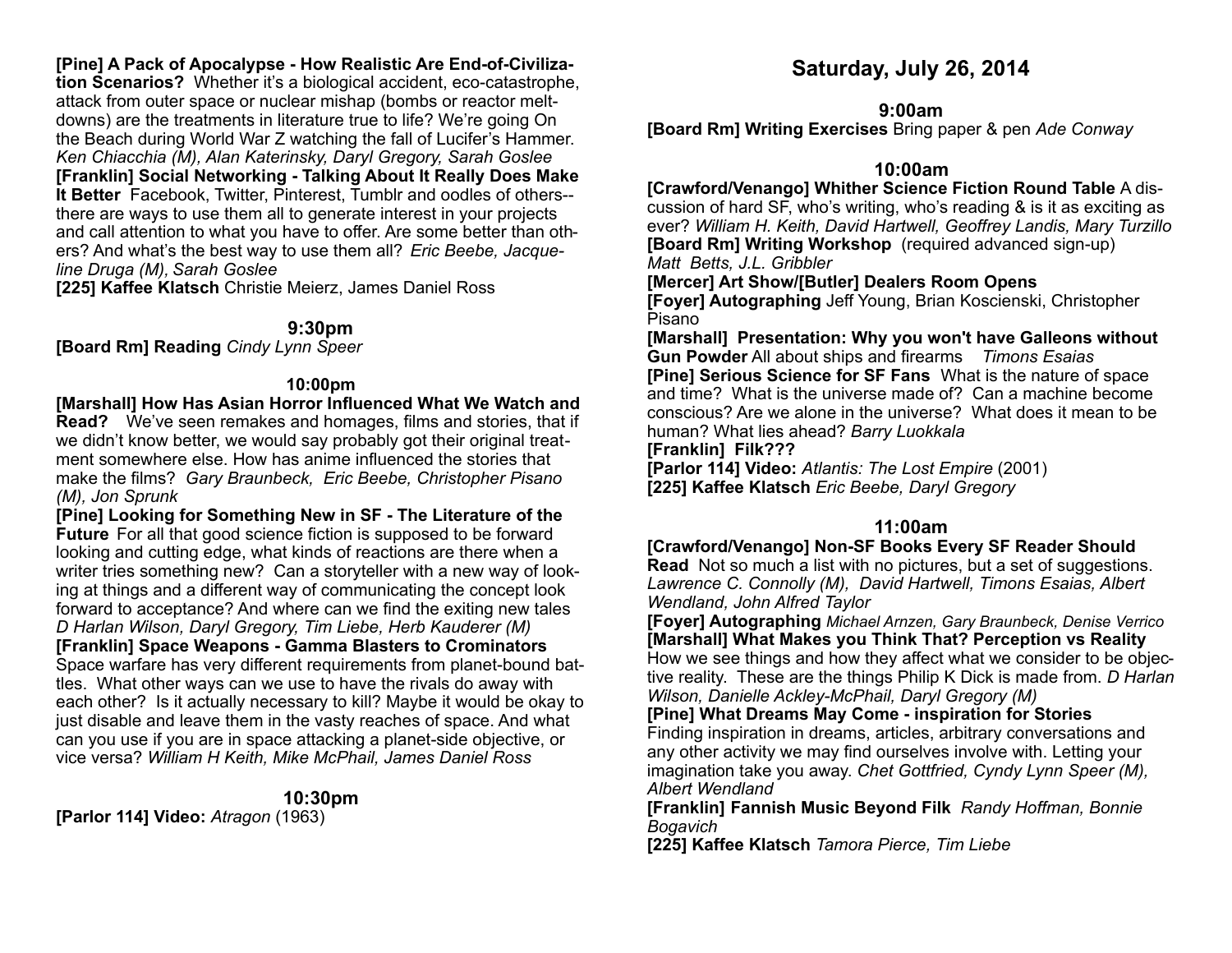### **11:30am**

**[Parlor 114] Video:** *11:30 King Solomon's Mines (1937)* 

### **Noon**

**[Crawford/ Venango] Concert: Wax Chaotic** 

**[Foyer] Autographing** *Cyndy Lynn Speer, Jon Sprunk, Chet Gottfried*

**[Marshall] Tricksters Teachers and Tropes - Folklore Archetypes**  With a nod to Joseph Campbell and heroic journeys/quests, there are all sorts of influences to heap on a protagonist. Where can we find the best and how can we use them to plot? *Alan Irvine (M), John Alfred Taylor, Susan Dexter* 

**[Pine] SF as Games-Games as SF** Writing gaming modules is as challenging as plotting a novel. Or is it? And what about writing fiction set in a game universe like World of Warcraft? *Albert Wendland (M), James Daniel Ross, William H Keith, Lucy Snyde*r

**[Franklin] Making it on Mars - What part of Soylent Green Don't You Understand?** Do we have what it takes tech-wise and otherwise, to put people on the Red Planet and help them prosper? Will it be as difficult as Plymouth 1620? And if the unfortunate happens, with limited resources, will it cause the unthinkable? *Geoffrey Landis (M), Mary Turzillo, Barton Paul Levenson, Timons Esaias* 

**[225] Kaffee Klatsch** *Christopher Pisano, Jeff Young, Brian Koscienski*

# **1:00pm**

**[Crawford/Venango] Concert: Craig Stanfill** 

**[Board Rm] Reading** *Lawrence C. Connolly*

**[Foyer] Autographing** *Tamora Pierce, Michelle Sagara*  **[Marshall] Humor and Genre - How Easy/Hard Is it to Make This** 

**Stuff Funny?** Character and plot, slapstick and satire, where do you find the humor in alien invasions or haunted houses? *Brian Koscienski, Christopher Pisano, Michael Arnzen, Nicole Peeler (M)*

**[Pine] Grimm Reapings -- Mining the Brothers Grimm for Horror**  *Snow White* (and the *Huntsman), Hansel and Gretel* (*Witch Hunters*); there are some great ideas (or not) in the old stories. *Jeff Young, Gary Braunbeck (M), Cindy Lynn Speer, Bill Mayhew*

**[Franklin] The Debt we Owe Alfred Bester** Like many of the great writers, there were more throw-away ideas in his work than people realize. What are some of the most notable ones? Does the opening of *The Stars My Destination* reimagine *A Tale of Two Cities*? *David Hartwell, Eric Leif Davin (M), Brea Ludwigson, Jim Mann*  **[Parlor 114] Video:** *Island at the Top of the World* (1974) **[225] Kaffee Klatsch** *Geoffrey Landis, Mary Turzillo* 

**1:30pm** 

**[Crawford/Venango] Featured Filk Guest Concert: W. Scott Snyder** 

**[Board Rm] Reading** *Susan Dexter* 

# **2:00pm**

**[Board Rm] Reading** *Geoffrey Landis*

**[Foyer] Autographing** *D Harlan Wilson, Albert Wendland* **[Marshall] The Writing and Publishing Game from an Alternate POV** With small press, mid-sized, indie and self-publishing proven as valid choices, what would be the best venue for the latest opus? *Danielle Ackley-McPhail, Flying Comic Book Monkeys (M), Eric Beebe, Susan Dexter* 

**[Pine] Foods, Fabrics and Fancies - Other Worldbuilding Foundations** What other unique everyday items can be used to fill in blanks and provide richness in a world not our own? *Sarah Goslee (M), Wiliam H Keith, Tamora Pierce, Cindy Lynn Speer*  **[Franklin] An Appreciation of Fred Pohl** Frederik Pohl had been about everything that it is possible to be in the field of science fiction, from consecrated fan and struggling poet to critic, literary agent, teacher, book and magazine editor and, above all, writer. Remembering the writer and the man. *Fruma Klass (M), David Hartwell, Alan Katerinsky, Eric Leif Davin*

**[225] Kaffee Klatsch** *Michelle Sagara, Timons Esaias* 

# **2:30pm**

**[Board Rm] Reading** *Barton Paul Levenson*  **[Parlor 114] Video:** *Valley of Gwangi* (1969)

# **3:00pm**

**[Crawford/Venango] GOH Talk: William H Keith** 

# **4:00pm**

**[Crawford/Venango] Concert: "Decadent" Dave Clement [Board Rm] Reading** *Barry Luokkala* 

**[Foyer] Autographing** *William H Keith*

**[Marshall] Nobody Loves Me - Story Rejections & How to Deal**  It's not that they don't like you, it's just that they don't like the work that you poured your heart and soul into. Getting over the disappointment and moving on. *Jacqueline Druga (M), Barton Paul Levenson, Larry Ivkovitch, Ken Chiacchia* 

**[Pine] Mars Across the Century** From Welles and Burroughs to Robinson, Willis and Bear. The Red Planet has provided fodder for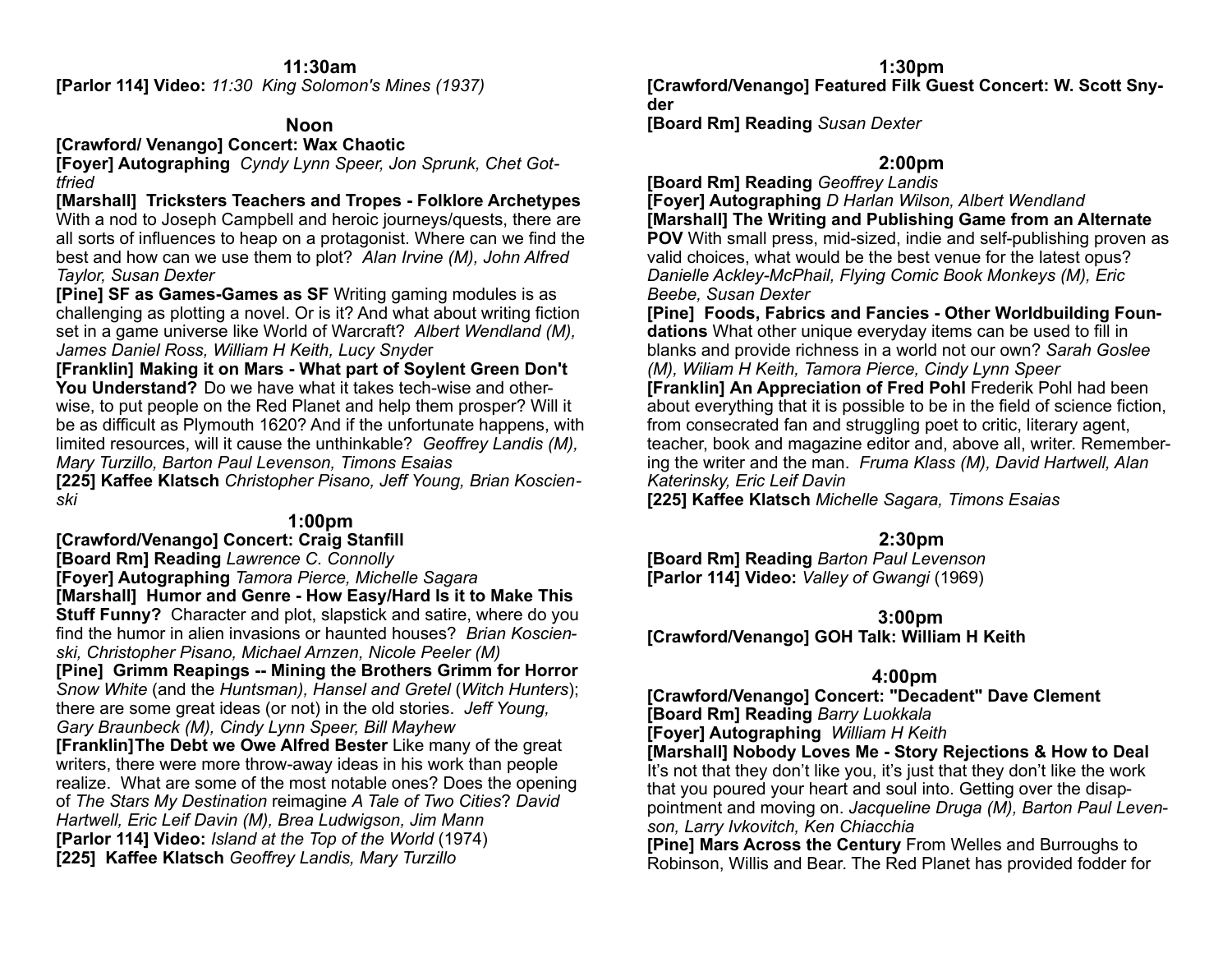great stories and adventures. What are some of the best and what made them that way? Is there still room for more? *Eric Leif David, Charles Oberndorf (M), John Alfred Taylor*  **[Franklin] Collaboration** *Lucy Snyder, Brian Koscienski (M), Christopher Pisano (M), Tim Liebe*  **[225] Kaffee Klatsch** *Chet Gottfried, Nicole Peeler* 

### **4:30pm**

**[Board Rm] Reading** *Tamora Pierce*  **[Parlor 114] Video:** *At the Earth's Core* (1976)

## **5:00pm**

**[Crawford/Venango] Concert: Ookla the Mok** 

**[Board Rm] Reading** *Brian Koscienski, Christopher Pisano, Jeff Young* 

**[Foyer] Autographing** *Lawrence C Connolly, Barton Paul Levenson, Barry Luokkala*

**[Marshall] These Kids Today -- Fandom and How It's Changed**-With all the different sub-genres (goth, YA, Steampunk, anime, cosplay, furries and more) is there any room for a general, all-purpose, non-sharp focused SF/F/H fan? And how did all this happen? *William H Keith, Fruma Klass (M), Michelle Sagara, Alan Katerinsky*  **[Pine] Why did Steampunk?** Lately, it is being recognized as a separate and distinct genre of fiction. Why did it happen, what about it captured the imaginations of so many, what about it continues to gather forward momentum (build up a head of steam?)? *Matt Betts (M), Danielle Ackley-McPhail, Elektra Hammond, Jeff Young*  [Franklin] **Want to See Something** *Really* **Scary? -- Scenes that Stay with You for Years** Not every scene in a film or novel can be *Psycho's* shower scene, but there are some, like that one, that set the bar for horror. Here are the ones we like and here's why. *Gary Braunbeck, Michael Arnzen (M), Jacqueline Druga, John Alfred Taylor* **[225] Kaffee Klatsch** *KT Pinto, Larry Ivkovitch*

### **6:00pm**

**Dealers Room/Art Show Close [Parlor 114] Video:** *Up* (2009)

### **7:00pm**

**[Board Rm] Reading** *John Alfred Taylor* **[Marshall] Triangulation Reading** *Fruma Klass, Steven Ramey???* **[Pine] Believable Evil -- Making Evil Plausible Do the bad guys** recognize themselves as being the bad guys? Maybe Sauron was

just a misunderstood social engineer. The Forbin Project didn't take over to hurt anyone, it was going to save everyone. How can we build a sympathetic villain? *Tamora Pierce (M), Jacqueline Druga, Lawrence C Connolly, Gary Braunbeck*

**[Franklin] Beyond the Experimental Set SF/F/H Going into Unexplored Territory** How can we find a voice that says the unusual in new ways and who is doing it today? *D Harlan Wilson (M), Daryl Gregory, Tim Liebe, Eric Leif Davin* 

**[225] Kaffee Klatsch** *Alan Katerinsky, Charles Oberndorf* 

# *7***:30pm**

**[Board Rm] Reading** *Mary Turzillo* 

# **8:00pm**

**[Crawford/Venango] Parallax Second Players Present: The Parallax Zone** 

**[Pine] SF Series - What's Worth it and What Doesn't Make the Grade** Not specifically SF -- all series are fair game here. Writers have done multiple visits to the same worlds/universes. From John Carter and Tarzan to *Game of Thrones*, which ones are worth the time and which are a questionable use of paper or digital memory? *David Hartwell (M), Charles Oberndorf, Eric Leif Davin* 

**[Franklin] Magical Words -- Tweaking the Oral Tradition for Print Stories** There is a sound and sense to words, a flavor that some words and structures lend to a passage or story. A good story teller makes use of that element in telling their tales. Can writers take advantage of the same magic in the spinning of their yarns? *Bill May-*

*hew, John Alfred Taylor (M), Susan Dexter* 

**[Parlor 114] Video:** *King Kong* (1933)

**[225] Kaffee Klatsch** *Jon Sprunk, Denise Verrico* 

# **9:00pm**

**[Crawford/Venango] Featured Filk Guest Emeritus Concert: Pete Grubbs** 

**[Board Rm] Reading** *KT Pinto*

**[Marshall] Tell Me a Story (improv, round robin, flash - you make the rules)** We don't guarantee good ones, we don't even promise they'll make sense. We do hope they will be stories to surprise you. *Dannielle Ackley-McPhail (M), Alan Irvine, James Daniel Ross, Cindy Lynn Speer*

**[Pine] Movies as Series -- Good and Bad** Just as there are novels that are series, there are movies that were series. A discussion of good series, bad series and OMG-I-can't-believe-there-was-a follow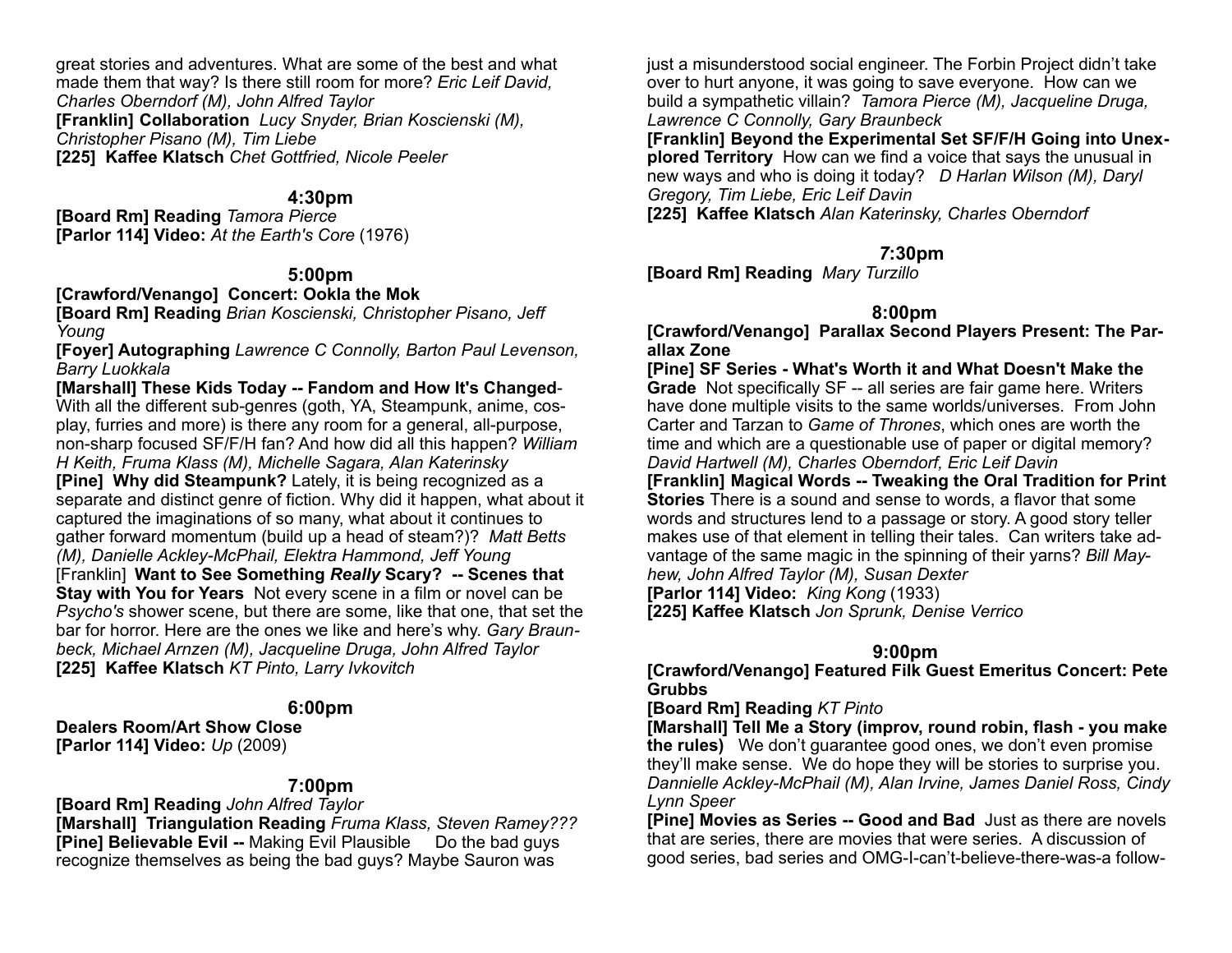up-to-that-dog. *Elektra Hammond (M), Jon Sprunk, Susan Dexter, Ken Chiacchia, Michael Arnzen* 

**[Franklin] Editing Anthologies — Finding the Concept and Running with it** How easy is to come up with an idea for a collection of related stories? Can you find enough good ones to fill a book and if you get them, what do you do then? *Jeff Young (M), Christopher Pisano, Brian Koscienski, Eric Beebe, Mike McPhail*  [225] **Kaffee Klatsch** *Herb Kauderer, Albert Wendland* 

### **10:00pm**

**[Marshall] Erotica - Writing, Reading in More than 50 Shades of** 

**Gray** There really is a lot more to doing it well than 50 Shades of Gray and a lot more to writing about it. Where can the good stuff be found and what you should expect from it. Any examples will probably be not safe for work. *KT Pinto, Lucy Snyder (M), Tim Liebe*  **[Pine] Story Telling** *Bill Mayhew* 

**[Franklin] Story Telling** *Alan Irvine*

**[Parlor 114] Video:** *The Land That Time Forgot* 

# **Sunday, July 27, 2014**

### **9:00am**

**[Board Rm] Writing Exercises** Bring paper & pen *Ade Conway* 

# **10:00am**

**[Crawford/Venango] Urban vs Epic -- What's Your Favorite Fantasy** Finding your favorite fantasy: swords and Sorcery, or Uzis and Apps. Problems and new ways to look at the old day, and old magicks in a modern milieu. What makes it right, what makes it work and what makes it wonderful? *Tamora Pierce, Susan Dexter, Jon Sprunk (M), Cindy Lynn Speer, Chet Gottfried* 

*[Mercer] Art Show/[***Butler] Dealers Room Opens**

**[Foyer] Autographing** *Nicole Peeler, KT Pinto*

**[Marshall] Presentation: Super Computers** *Ken Chiacchia* 

**[Pine] Presentation: Space and Things You Really Need if You're Going** *Geoffrey Landis* 

**[Parlor 114] Video:** *Mysterious Island* (1961) **[225] Kaffee Klatsch** *William H Keith*

# **11:00am**

**[Crawford/Venango] The Infamous Vogon Poetry** Reputed to be third worst in the galaxy, we have seen the mind-numbing, sensorydeadening and questionable taste of previous magnum opi. Will this year's foray into rhyme for no reason result in anything readable? Whatever, it will be fun. *Mary Turzillo, Mary Soon Lee, Brea Ludwigson, Susan Dexter* 

**[Board Rm] Reading** *Charles Oberndorf* 

**[Foyer] Autographing** *Jacqueline Druga, Chet Gottfried* **[Marshall] Writing and the Day Job** How can someone balance what they need to do with what they want to do? *Lucy Snyder (M), James Daniel Ross, Brian Koscienski, Christopher Pisano, Nicole Peeler* 

**[Pine] Econ Ad Infinitum - Beyond Money - Commerce in a Multiworld Scenario** How can commerce be transacted in a multi-world scenario? SF&F -- across the galaxy or across the glen, what have I got that you want, and how are you willing to pay for it? Not only that, but how do you make it interesting and is it really that important? *Christie Meierz, Jon Sprunk (M), Michelle Sagara* **[225] Kaffee Klatsch** *Cindy Lynn Speer, John Alfred Taylor*

# **11:30am**

**[Board Rm] Reading** *Denise Verrico* 

# **Noon**

**[Crawford/Venango] Concert: Glen Raphael [Board Rm] Reading** Michelle Sagara

**[Mercer] Art Show Closes** 

**[Marshall] How Do You Find the** *Right* **Books to Read? (Needle in a Haystack?)** With all the choices available now, where can you find the right mix of hard SF and character, how about suspense and break-neck plotting, whimsical fantasy and learning from mistakes? The back blurbs and covers have nothing to do with what's on the inside. Is there a resource or group you can trust? *Tim Liebe, Jeff Young, Elektra Hammond (M), Alan Katerinsky*

**[Pine] Whither English? (Anti-GrammarNazis Take Heart?)**

The thing about our common language is that it is uncommon. It is always evolving even though there are those of us who fight to keep it unchanged. Is there hope for an understanding of the Oxford comma? The difference between who and whom, fewer and less? Where is the spoken/written word taking us and why does the ride have to be so bumpy? *John Alfred Taylor, Herb Kauderer, Ken Chiacchia, Charles Oberndorf (M)* 

**[Franklin] SF Art and Illustration - Covers and Others - Find 'Em or Make Your Own?** Where do you go to find what you need for your story/book, or is it better to make them yourself? Are there programs that can be used if you have limited visual graphic talent, is it